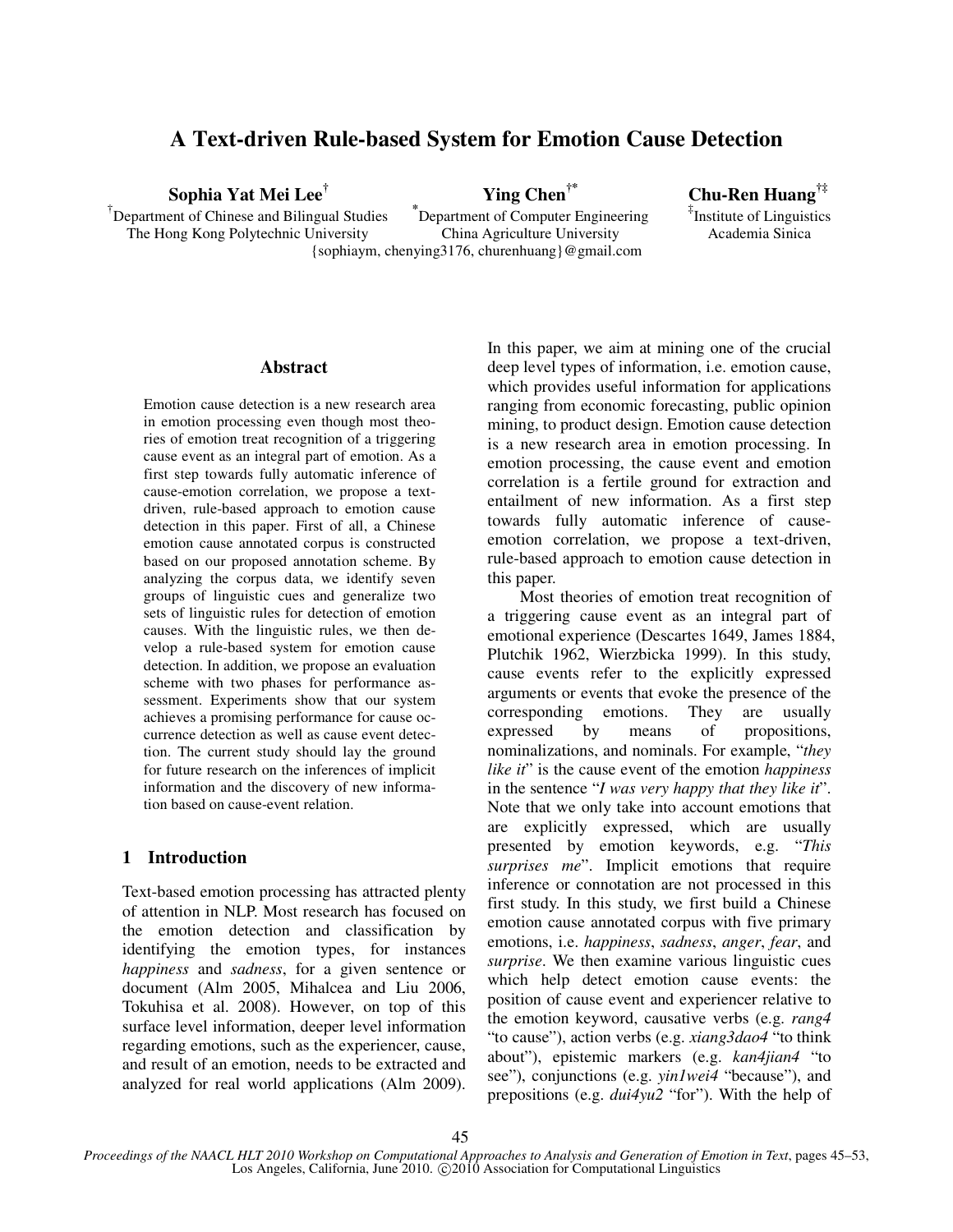these cues, a list of linguistic rules is generalized. Based on the linguistic rules, we develop a rulebased system for emotion cause detection. Experiments show that such a rule-based system performs promisingly well. We believe that the current study should lay the ground for future research on inferences and discovery of new information based on cause-event relation, such as detection of implicit emotion or cause, as well as prediction of public opinion based on cause events, etc.

The paper is organized as follows. Section 2 discusses the related work on various aspects of emotion analysis. Section 3 describes the construction of the emotion cause corpus. Section 4 presents our rule-based system for emotion cause detection. Section 5 describes its evaluation and performance. Section 6 highlights our main contributions.

# **2 Previous Work**

We discuss previous studies on emotion analysis in this section, and underline fundamental yet unresolved issues. We survey the previous attempts on textual emotion processing and how the present study differs.

## **2.1 Emotion Classes**

Various approaches to emotion classification were proposed in different fields, such as philosophy (Spinoza 1675, James 1884), biology (Darwin 1859, linguistics (Wierzbicka 1999, Kövecses 2000), neuropsychology (Plutchik 1962, Turner 1996), and computer science (Ortony et al. 1988, Picard 1995), as well as varying from language to language. Although there is lack of agreement among different theories on emotion classification, a small number of primary emotions are commonly assumed. Other emotions are secondary emotions which are the mixtures of the primary emotions.

Researchers have attempted to propose the list of primary emotions, varying from two to ten basic emotions (Ekman 1984, Plutchik 1980, Turner 2000). *Fear* and *anger* appear on every list, whereas *happiness* and *sadness* appear on most of the lists. These four emotions, i.e. *fear*, *anger*, *happiness*, and *sadness*, are the most common primary emotions. Other less common primary emotions are *surprise*, *disgust*, *shame*, *distress*, *guilt*, *interest*, *pain*, and *acceptance*.

In this study, we adopt Turner's emotion classification (2000), which identifies five primary emotions, namely *happiness*, *sadness*, *fear*, *anger*, and *surprise*. Turner's list consists of primary emotions agreed upon by most previous work.

#### **2.2 Emotion Processing in Text**

Textual emotion processing is still in its early stages in NLP. Most of the previous works focus on emotion classification given a known emotion context such as a sentence or a document using either rule-based (Masum et al. 2007, Chaumartin 2007) or statistical approaches (Mihalcea and Liu 2005, Kozareva et al. 2007). However, the performance is far from satisfactory. What is more, many basic issues remain unresolved, for instances, the relationships among emotions, emotion type selection, etc. Tokuhisa et al. (2008) was the first to explore both the issues of emotion detection and classification. It created a Japanese emotion-provoking event corpus for an emotion classification task using an unsupervised approach. However, only 49.4% of cases were correctly labeled. Chen et al. (2009) developed two cognitive-based Chinese emotion corpora using a semi-unsupervised approach, i.e. an emotion-sentence (sentences containing emotions) corpus and a neutral-sentence (sentences containing no emotion) corpus. They showed that studies based on the emotion-sentence corpus (~70%) outperform previous corpora.

Little research, if not none, has been done to examine the interactions between emotions and the corresponding cause events, which may make a great step towards an effective emotion classification model. The lack of research on cause events restricted current emotion analysis to simple classificatory work without exploring the potentials of the rich applications of putting emotion 'in context'. In fact, emotions can be invoked by perceptions of external events and in turn trigger reactions. The ability to detect implicit invoking causes as well as predict actual reactions will add rich dimensions to emotion analysis and lead to further research on event computing.

## **3 Emotion Cause Corpus**

This section briefly describes how the emotion cause corpus is constructed. We first explain what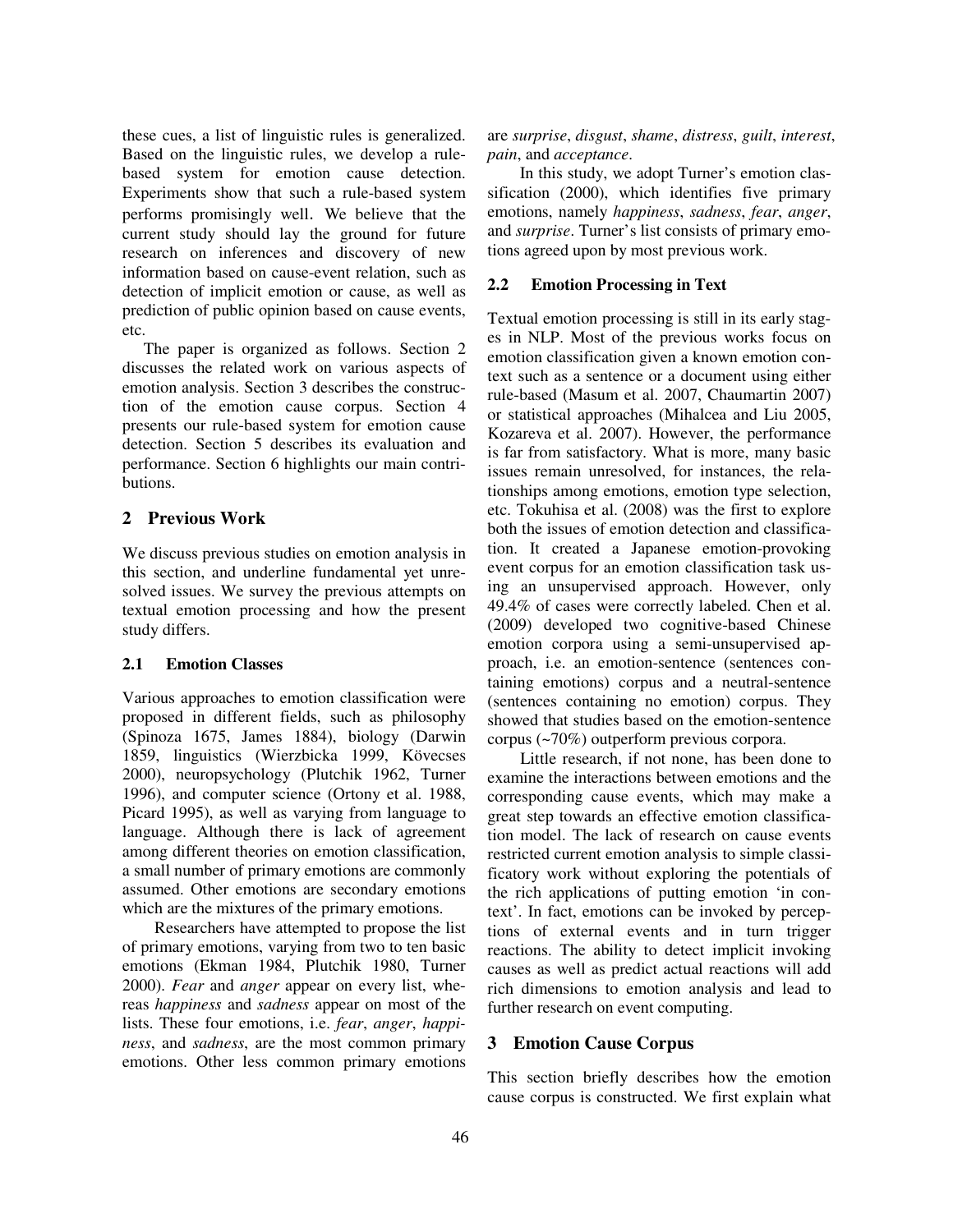an emotion cause is and discuss how emotion cause is linguistically expressed in Chinese. We then describe the corpus data and the annotation scheme. For more detailed discussion on the construction of the emotion cause corpus, please refer to Lee et al. (2010).

## **3.1 Cause Events**

Following Talmy (2000), the cause of an emotion should be an event itself. In this work, it is called a cause event. By cause event, we do not necessarily mean the actual trigger of the emotion or what leads to the emotion. Rather, it refers to the immediate cause of the emotion, which can be the actual trigger event or the perception of the trigger event. Adapting TimeML annotation scheme (Saurí et al. 2004), events refer to situations that happen or occur. In this study, cause events specifically refer to the explicitly expressed arguments or events that are highly linked with the presence of the corresponding emotions. In Lee et al.'s (2010) corpus, cause events are categorized into two types: verbal events and nominal events. Verbal events refer to events that involve verbs (i.e. propositions and nominalizations), whereas nominal events are simply nouns (i.e. nominals). Some examples of cause event types are given in bold face in (1)-(6).

- (1) *Zhe4-*DET *tou2*-CL *niu2*-cattle *de*-POSS *zhu3ren2*-owner*, yan3kan4***-see** *zi4ji3***-oneself** *de***-POSS** *niu2***-cattle** *re3chu1***-cause** *huo4***-trouble** *lai2***-come** *le***-ASP***, fei1chang2-very hai4pa4-*frighten*, jiu4*-then *ba3*-PREP *zhe4*-DET *tou2*-CL *niu2*-cattle *di1jia4*-low price *mai4chu1*-sell. "The owner was frightened to see that **his cattle caused troubles**, so he sold it at a low price."
- (2) *Mei2*-not *xiang3dao4*-think *ta1***-3.SG.F** *shuo1***-say** *de***-POSS** *dou1***-all** *shi4***-is** *zhen1***-true** *hua4***-word***, rang4* lead *ta1*-3.SG.M *zhen4jing1*-shocked *bu4yi3*-very*.*  "He was shocked that **what she said was the truth.**"
- (3) *Ta1*-3.SG.M *dui4*-for *zhe4*-DET *ge4*-CL *chong1man3* **full of** *nong2hou4***-dense** *ai4yi4***-love** *de***-DE** *xiang3fa3* **idea** *gao1xing4*-happy *de*-DE *shou3wu3zu2dao3*-flourish*.*  "He was very happy about **this loving idea**."
- (4) *Zhe4***-DET** *ci4***-CL** *yan3chu1***-performance** *de***-POSS** *jing1zhi4***-exquisite** *dao4shi4*-is *ling4*-cause *wo3*-1.SG *shi2fen1*-very *jing1ya4-*surprise. "I was very surprised by **this exquisite performance**."
- (5) *Ni2ao4***-Leo** *de***-POSS** *hua4***-word** *hen3*-very *ling4*-make *kai3luo4lin2*-Caroline *shang1xin1*-sad*.*  "Caroline was very saddened by **Leo's words**."
- (6) *Dui4yu2*-for *wei4lai2-future, lao3shi2shuo1*-frankly *wo3* 1.SG *hen3*-very *hai4pa4*-scared. "Frankly, I am very scared about **the future**."

The causes in (1) and (2) are propositional causes, which indicate the actual events involved in causing the emotions. The ones in (3) and (4) are nominalized causes, whereas (5) and (6) involve nominal causes

#### **3.2 Corpus Data and Annotation Scheme**

Based on the list of 91 Chinese primary emotion keywords identified in Chen et al. (2009), we extract 6,058 instances of sentences by keyword matching from the Sinica Corpus<sup>1</sup>, which is a tagged balanced corpus of Mandarin Chinese containing a total of ten million words. Each instance contains the focus sentence with the emotion keyword "<FocusSentence>" plus the sentence before "<PrefixSentence>" and after "<SuffixSentence>" it. The extracted instances include all primary emotion keywords occurring in the Sinica Corpus except for the emotion class *happiness*, as the keywords of *happiness* exceptionally outnumber other emotion classes. In order to balance the number of each emotion class, we set the upper limit at about 1,600 instances for each primary emotion.

Note that the presence of emotion keywords does not necessarily convey emotional information due to different possible reasons such as negative polarity and sense ambiguity. Hence, by manual inspection, we remove instances that 1) are nonemotional; 2) contain highly ambiguous emotion keywords, such as *ru2yi4* "wish-fulfilled", *hai4xiu1* "to be shy", *wei2nan2* "to feel awkward", from the corpus. After the removal, the remaining instances in the emotion cause corpus is 5,629. Among the remaining instances, we also remove the emotion keywords in which the instances do not express that particular emotion and yet are emotional. The total emotion keywords in the corpus is 5,958.

For each emotional instance, two annotators manually annotate cause events of each keyword. Since more than one emotion can be present in an

 $\overline{a}$ 

<sup>1</sup> http://dbo.sinica.edu.tw/SinicaCorpus/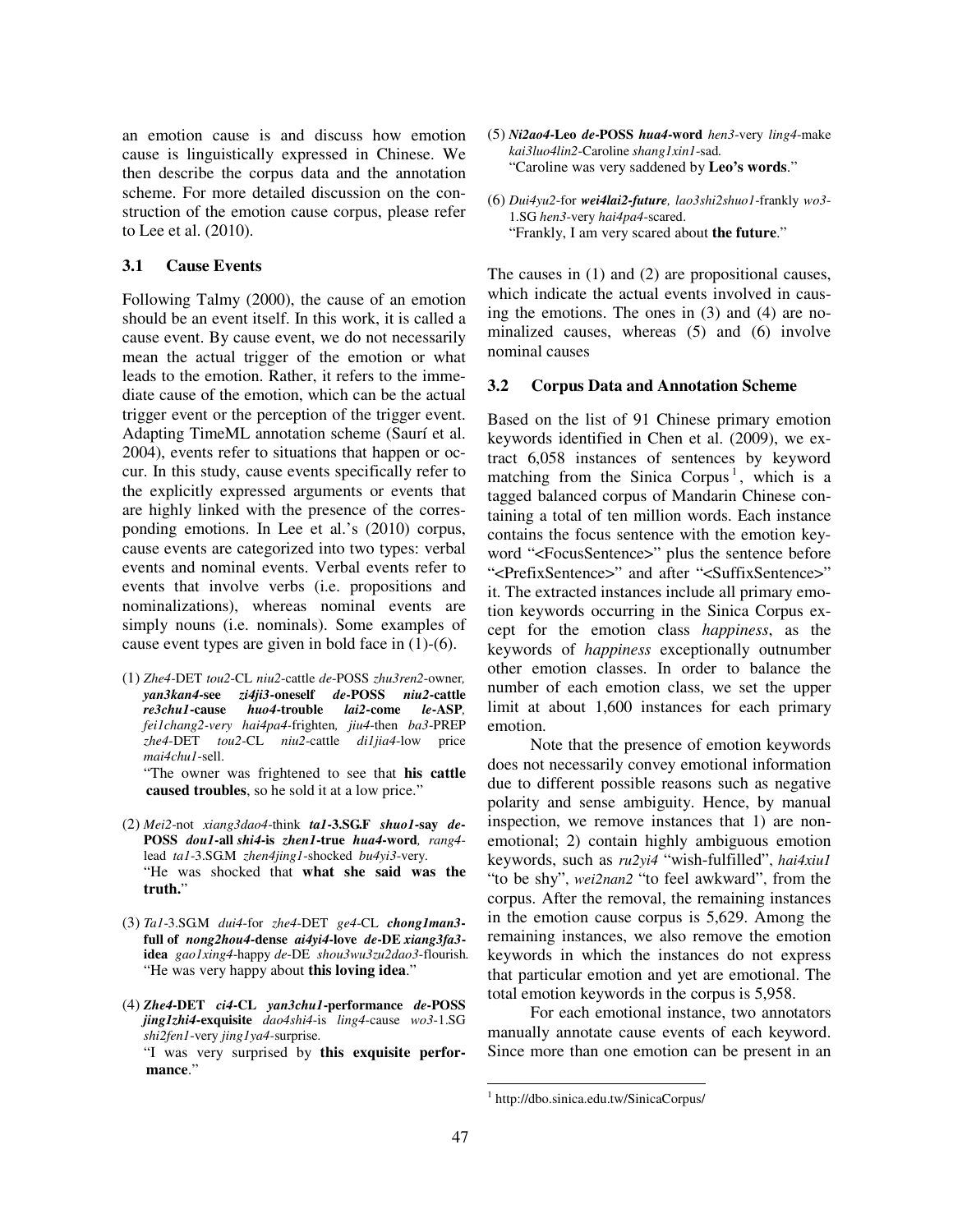instance, the emotion keywords are tagged as <emotionword id=0>, <emotionword id=1>, and so on.

573 Y 0/shang1 xin1/Sadness

<PrefixSentence> ma1ma ye3 wen4 le ling2 ju1, dan4 shi4 mei2 you3 ren4 jian4 dao4 xiao3 bai2. </PrefixSentence> <FocusSentence>wei4 le [\*01n] zhe4 jian4 shi4 [\*02n] , wo3 ceng2 <emotionword id=0>shang1 xin1</emotionword> le hou2 jiu3,dan4 ye3 wu2 ji3 yu4 shi4. </FocusSentence> <SuffixSentence>mei3 dang1 zai4 kan4 dao4 bai2 se4 de qi4 gou3, bu4 jin4 hui4 xiang3 qi3 xiao3 bai2 </SuffixSentence>

573 Y 0/to be sad/Sadness

<PrefixSentence> Mom also asked the neighbors, but no one ever saw Little White. </PrefixSentence> <FocusSentence> Because of [\*01n] this [\*02n] , I have been feeling very <emotionword id=0> sad </emotionword> for a long time, but this did not help. </FocusSentence> <SuffixSentence> Whenever [I] see a white stray dog, [I] cannot help thinking of Little White. </SuffixSentence>

Figure 1: An Example of Cause Event Annotation

Figure 1 shows an example of annotated emotional sentences in corpus, presented as pinyin with tones, followed by an English translation. For an emotion keyword tagged as  $\langle \text{id=0}\rangle$ , [\*01n] marks the beginning of its cause event while [\*02n] marks the end. The "0" shows which index of emotion keyword it refers to, "1" marks the beginning of the cause event, "2" marks the end, and "n" indicates that the cause is a nominal event. For an emotion keyword tagged as  $\langle id=1 \rangle$ , [\*11e] marks the beginning of the cause event while [\*12e] marks the end, in which "e" refers to a verbal event, i.e. either a proposition or a nominalization. An emotion keyword can sometimes be associated with more than one cause, in which case both causes are marked. The emotional sentences containing no explicitly expressed cause event remain as they are.

The actual number of extracted instances of each emotion class to be analyzed, the positive emotional instances, and the instances with cause events are presented in Table 1.

|  | Table 1: Summary of Corpus Data |  |  |  |
|--|---------------------------------|--|--|--|
|--|---------------------------------|--|--|--|

| Emotions         | No. of Instances |             |                    |  |  |
|------------------|------------------|-------------|--------------------|--|--|
|                  | Extracted        | Emotional   | <b>With Causes</b> |  |  |
| <b>Happiness</b> | 1.644            | 1,327       | 1,132(85%)         |  |  |
| Sadness          | 901              | 616         | 468 (76%)          |  |  |
| Fear             | 897              | 689         | 567 (82%)          |  |  |
| Anger            | 1,175            | 847         | 629 (74%)          |  |  |
| Surprise         | 1.341            | 781         | 664 (85%)          |  |  |
| Total            | 5.958            | 4,260 (72%) | 3,460 (81%)        |  |  |

We can see that 72% of the extracted instances express emotions, and 81% of the emotional instances have a cause. The corpus contains *happiness* (1,327) instances the most and *sadness*  (616) the least. For each emotion type, about  $81\%$ of the emotional sentences, on average, are considered as containing a cause event, with *surprise* the highest (85%) and *anger* the lowest (73%). This indicates that an emotion mostly occurs with the cause event explicitly expressed in the text, which confirms the prominent role of cause events in expressing an emotion.

# **4 A Rule-based System for Cause Detection**

#### **4.1 Linguistic Analysis of Emotion Causes**

By analyzing the corpus data, we examine the correlations between emotions and cause events in terms of various linguistic cues: the position of cause event, verbs, epistemic markers, conjunctions, and prepositions. We hypothesize that these cues will facilitate the detection of emotion cause events.

 First, we calculate the distribution of cause event types of each emotion as well as the position of cause events relative to emotion keywords and experiencers. The total number of emotional instances regarding each emotion is given in Table 2.

| Emotions         | Cause Type $(\%)$ |         | Cause Position $(\% )$ |             |
|------------------|-------------------|---------|------------------------|-------------|
|                  | Event             | Nominal | Left                   | Right       |
| <b>Happiness</b> | 76                |         | 74                     | 29          |
| <b>Sadness</b>   | 67                |         | 80                     | 20          |
| Fear             | 68                | 13      | 52                     | 48          |
| Anger            | 55                | 18      | 71                     | 26          |
| Surprise         | 73                | 12      | 59                     | $4^{\circ}$ |

Table 2: Cause Event Position of Each Emotion

Table 2 suggests that emotion cause events tend to be expressed by verbal events than nominal events and that cause events tend to occur at the position to the left of the emotion keyword, with *fear* (52%) being no preference. This may be attributed to the fact that *fear* can be triggered by either factive or potential causes, which is rare for other primary emotions. For *fear*, factive causes tend to take the left position whereas potential causes tend to take the right position.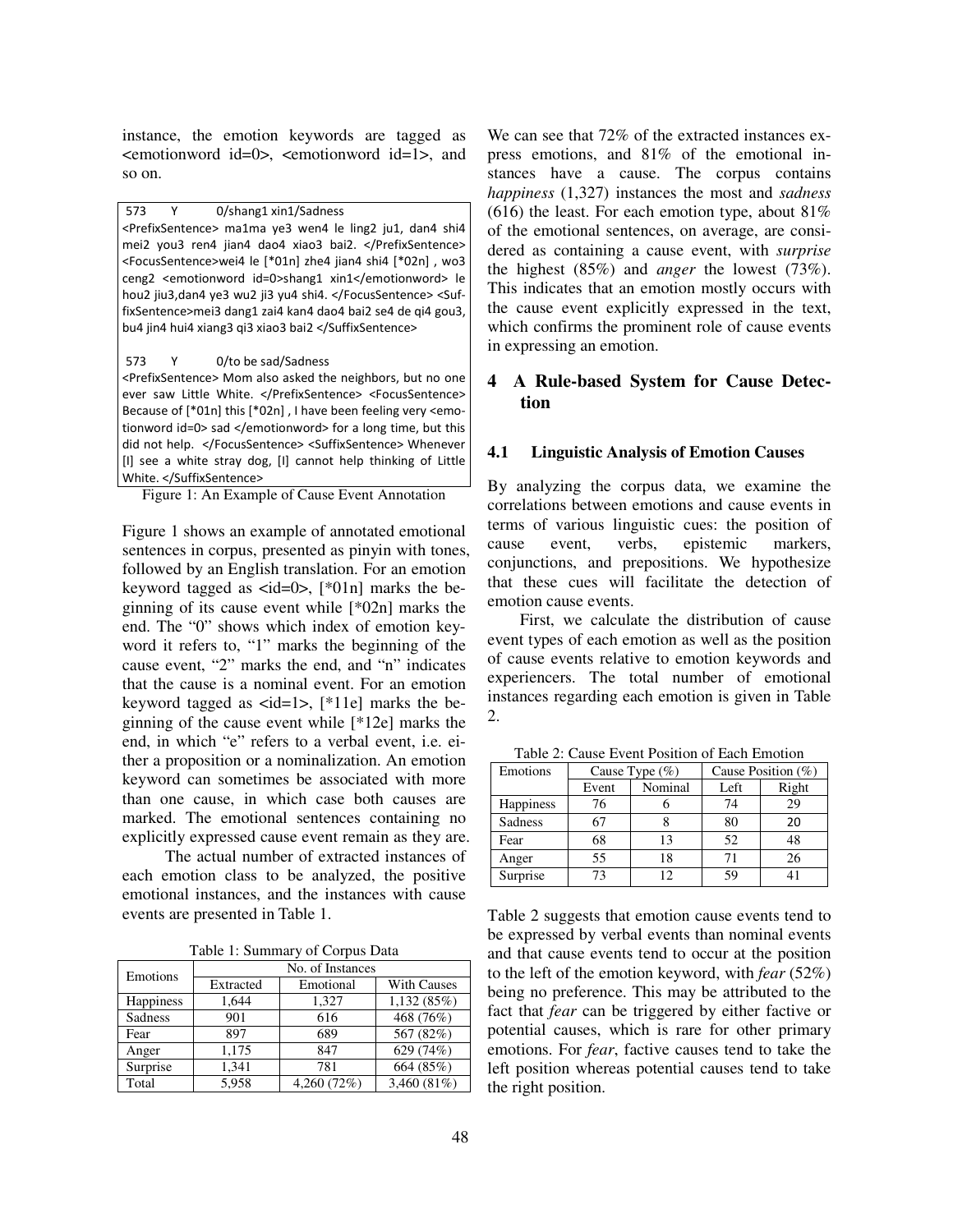Second, we identify seven groups of linguistic cues that are highly collocated with cause events (Lee et al. 2010), as shown in Table 3.

Table 3: Seven Groups of Linguistic Cues

| Group        | Cue Words                                                    |
|--------------|--------------------------------------------------------------|
| I            | 'to cause': rang4, ling4, shi3                               |
| $\mathbf{I}$ | 'to think about': e.g. xiang3 dao4, xiang3 qi3, yi1          |
|              | xiang3                                                       |
|              | 'to talk about': e.g. <i>shuo1dao4, jiang3dao4, tan2dao4</i> |
| Ш            | 'to say': e.g. <i>shuo1</i> , <i>dao4</i>                    |
| IV           | 'to see': e.g. kan4dao4, kan4jian4, jian4dao4                |
|              | 'to hear': e.g. ting I dao 4, ting 1 shuo 1                  |
|              | 'to know': e.g. zhi1dao4, de2zhi1, fa1xian4                  |
|              | 'to exist': <i>you3</i>                                      |
| V            | 'for' as in 'I will do this for you': wei4, wei4le           |
|              | 'for' as in 'He is too old for the job': dui4, dui4yu2       |
| VI           | 'because': yin1, yin1wei4, you2yu2                           |
| VII          | $i s$ : deshi4                                               |
|              | at: $vu2$                                                    |
|              | 'can': neng2                                                 |

Group I includes three common causative verbs, and Group II a list of verbs of thinking and talking. Group III is a list of say verbs. Group IV includes four types of epistemic markers which are usually verbs marking the cognitive awareness of emotion in the complement position (Lee and Huang 2009). The epistemic markers include verbs of seeing, hearing, knowing, and existing. Group V covers some prepositions which all roughly mean 'for'. Group VI contains the conjunctions that explicitly mark the emotion cause. Group VII includes other linguistic cues that do not fall into any of the six groups. Each group of linguistic cues serves as an indicator marking the cause events in different structures of emotional constructions, in which Group I specifically marks the end of the cause events while the other six groups marks the beginning of the cause events.

#### **4.2 Linguistic Rules for Cause Detection**

We examine 100 emotional sentences of each emotion keyword randomly extracted from the development data, and generalize some rules for identifying the cause of the corresponding emotion verb (Lee 2010). The cause is considered as a proposition. It is generally assumed that a proposition has a verb which optionally takes a noun occurring before it as the subject and a noun after it as the object. However, a cause can also be expressed as a nominal. In other words, both the predicate and the two arguments are optional provided that at least one of them is present.

We also manually identify the position of the experiencer as well as the linguistic cues discussed in Section 4.1. All these components may occur in the clause containing the emotion verb (focus clause), the clause before the focus clause, or the clause after the focus clause. The abbreviations used in the rules are given as follows:

 $C =$ Cause event

 $E =$ Experiencer

 $K = K$ eyword/emotion verb

 $B =$ Clause before the focus clause

 $F =$  Focus clause/the clause containing the emotion verb

 $A =$ Clause after the focus clause

For illustration, an example of the rule description is given in Rule 1.

Rule 1:

i)  $C(B/F) + I(F) + E(F) + K(F)$ 

ii)  $E =$  the nearest Na/Nb/Nc/Nh after I in F

 $iii)C$  = the nearest  $(N)+(V)+(N)$  before I in F/B

Rule 1 indicates that the experiencer (E) appears to be the nearest Na (common noun)/ Nb (proper noun)/ Nc (place noun)/ Nh (pronoun) after Group I cue words in the focus clause (F), while, at the same time, it comes before the keyword (K). Besides, the cause (C) comes before Group I cue words. We simplify the proposition as a structure of  $(N)+(V)+(N)$ , which is very likely to contain the cause event. Theoretically, in identifying C, we should first look for the nearest verb occurring before Group I cue words in the focus sentence (F) or the clause before the focus clause (B), and consider this verb as an anchor. From this verb, we search to the left for the nearest noun, and consider it as the subject; we then search to the right for the nearest noun until the presence of the cue words, and consider it as the object. The detected subject, verb, and object form the cause event. In most cases, the experiencer is covertly expressed. It is, however, difficult to detect such causes in practice as causes may contain no verbs, and the two arguments are optional. Therefore, we take the clause instead of the structure of  $(N)+(V)+(N)$  as the actual cause. Examples are given in (7) and (8). For both sentences, the clause that comes before the cue word is taken as the cause event of the emotion in question.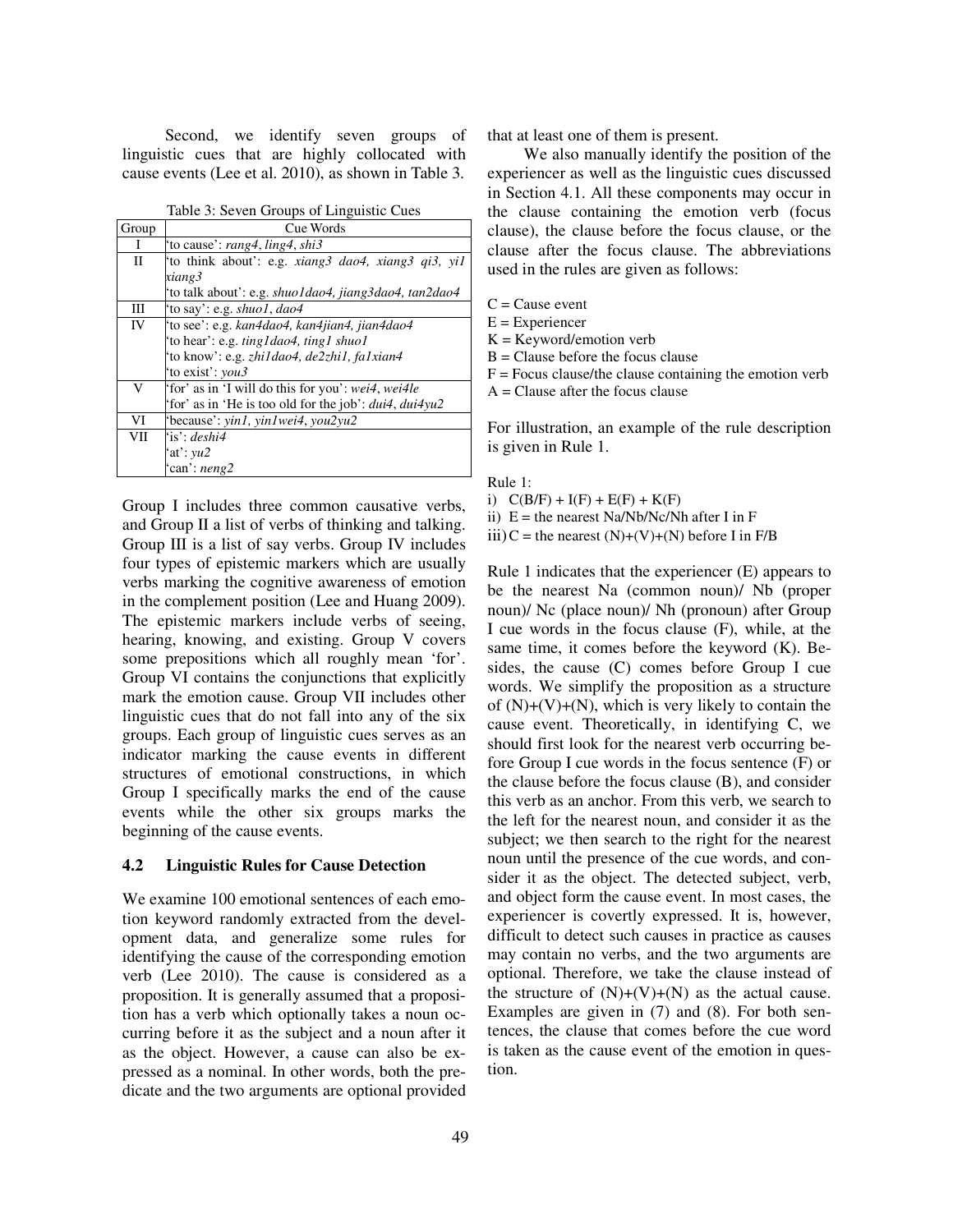- (7) [C *yi1 la1 ke4 xi4 jun1 wu3 qi4 de bao4 guang1*], [I *shi3*] [E *lian2 he2 guo2 da4 wei2*][K *zhen4 jing1***]** . "[C The revealing of Iraq's secret bacteriological weapons] [K shocked] [E the United Nations]."
- (8) [C *heng2 shan1 jin1 tian1 ti2 chu1 ci2 cheng2*], [I *ling4*] [E *da4 ban3*] *zhi4 wei2* [K *fen4 nu4*] 。 "[C Yokoyama submitted his resignation today], [K angered] [E the people of Osaka]."

Table 4 summarizes the generalized rules for detecting the cause events of the five primary emotions in Chinese. We identify two sets of rules: 1) the specific rules that apply to all emotional instances (i.e. rules 1-13); 2) the general rules that apply to the emotional instances in which causes are not found after applying the specific set of rules (i.e. rules 14 and 15).

Table 4: Linguistic Rules for Cause Detection

| No.            | $\cdots$<br>where really for cause<br>Rules                                           |
|----------------|---------------------------------------------------------------------------------------|
| $\mathbf{1}$   | i) $C(B/F) + I(F) + E(F) + K(F)$                                                      |
|                | $E =$ the nearest Na/Nb/Nc/Nh after I in F<br>$\mathbf{ii}$                           |
|                | iii) $C$ = the nearest (N)+(V)+(N) before I in F/B                                    |
| $\mathbf{2}$   | $E(B/F) + II/IV/VVI(B/F) + C(B/F) + K(F)$<br>i)                                       |
|                | E=the nearest Na/Nb/Nc/Nh before II/IV/V/VI in B/F<br>ii)                             |
|                | iii) C = the nearest $(N)+(V)+(N)$ before K in F                                      |
| 3              | $II/IV/V/I(B) + C(B) + E(F) + K(F)$<br>i)                                             |
|                | $E =$ the nearest Na/Nb/Nc/Nh before K in F<br>$\mathbf{ii}$                          |
|                | iii) $C$ = the nearest (N)+(V)+(N) after II/IV/V/VI in B                              |
| $\overline{4}$ | $E(B/F) + K(F) + IV/VII(F) + C(F/A)$<br>i)                                            |
|                | $E = a$ : the nearest Na/Nb/Nc/Nh before K in F; b: the<br>$\mathbf{ii}$              |
|                | first Na/Nb/Nc/Nh in B                                                                |
|                | iii) $C$ = the nearest (N)+(V)+(N) after IV/VII in F/A                                |
| 5              | $E(F)+K(F)+VI(A)+C(A)$<br>i)                                                          |
|                | $E$ = the nearest Na/Nb/Nc/Nh before K in F<br>$\mathbf{ii}$ )                        |
|                | iii) $C$ = the nearest $(N)+(V)+(N)$ after VI in A                                    |
| 6              | $I(F) + E(F) + K(F) + C(F/A)$<br>i)<br>ii) $E =$ the nearest Na/Nb/Nc/Nh after I in F |
|                | iii) C = the nearest (N)+(V)+(N) after K in F or A                                    |
| $\overline{7}$ | $E(B/F)$ + yue4 C yue4 K "the more C the more K" (F)<br>i)                            |
|                | ii) E = the nearest Na/Nb/Nc/Nh before the first $yue4$ in                            |
|                | B/F                                                                                   |
|                | iii) C = the V in between the two yue4's in F                                         |
| 8              | $E(F) + K(F) + C(F)$<br>i)                                                            |
|                | ii) $E =$ the nearest Na/Nb/Nc/Nh before K in F                                       |
|                | iii) C = the nearest $(N)+(V)+(N)$ after K in F                                       |
| 9              | $E(F) + IV(F) + K(F)$<br>i)                                                           |
|                | ii) $E =$ the nearest Na/Nb/Nc/Nh before IV in F                                      |
|                | iii) $C = IV + (an a spectral marker)$ in F                                           |
| 10             | $K(F) + E(F) + de$ "possession"(F) + C(F)<br>i)                                       |
|                | $E$ = the nearest Na/Nb/Nc/Nh after K in F<br>$\mathbf{ii}$                           |
|                | iii) C = the nearest (N)+V+(N)+ff+N after de in F                                     |
| 11             | $C(F) + K(F) + E(F)$<br>i)                                                            |
|                | $E$ = the nearest Na/Nb/Nc/Nh after K in F<br>$\mathbf{ii}$                           |
|                | iii) C = the nearest $(N)+(V)+(N)$ before K in F                                      |
| 12             | $E(B) + K(B) + III (B) + C(F)$<br>i)                                                  |
|                | ii) $E =$ the nearest Na/Nb/Nc/Nh before K in F                                       |
|                | iii) $C$ = the nearest (N)+(V)+(N) after III in F                                     |

|    | $III(B) + C(B) + E(F) + K(F)$                                   |
|----|-----------------------------------------------------------------|
|    | ii) $E =$ the nearest Na/Nb/Nc/Nh before K in F                 |
|    | iii) $C =$ the nearest $(N)+(V)+(N)$ after III in B             |
| 14 | i) $C(B) + E(F) + K(F)$                                         |
|    | ii) $E =$ the nearest Na/Nb/Nc/Nh before K in F                 |
|    | iii) $C$ = the nearest $(N)+(V)+(N)$ before K in B              |
| 15 |                                                                 |
|    | i) $E(B) + C(B) + K(F)$<br>ii) $E =$ the first Na/Nb/Nc/Nh in B |
|    | iii) $C$ = the nearest (N)+(V)+(N) before K in B                |

Constraints are set to each rule to filter out incorrect causes. For instances, in Rule 1, the emotion keyword cannot be followed by the words *de* "possession"/ *deshi4* "is that"/ *shi4* "is" since it is very likely to have the cause event occurring after such words; in Rule 2, the cue word in III *yuo3* "to exist" is excluded as it causes noises; whereas for Rule 4, it only applies to instances containing keywords of *happiness*, *fear*, and *surprise*.

# **5 Experiment**

# **5.1 Evaluation Metrics**

An evaluation scheme is designed to assess the ability to extract the cause of an emotion in context. We specifically look into two phases of the performance of such a cause recognition system. Phase 1 assesses the detection of an emotion cooccurrence with a cause; Phrase 2 evaluates the recognition of the cause texts for an emotion.

## *Overall Evaluation:*

The definitions of related metrics are presented in Figure 2. For each emotion in a sentence, if neither the gold-standard file nor the system file has a cause, both precision and recall score 1; otherwise, precision and recall are calculated by the scoring method *ScoreForTwoListOfCauses*. As an emotion may have more than one cause, *ScoreForTwoListOfCauses* calculates the overlap scores between two lists of cause texts. Since emotion cause recognition is rather complicated, two relaxed string match scoring methods are selected to compare two cause texts, *ScoreForTwoStrings*: Relaxed Match 1 uses the minimal overlap between the gold-standard cause and the system cause. The system cause is considered as correct provided that there is at least one overlapping Chinese character; Relaxed Match 2 is more rigid which takes into account the overlap text length during scoring.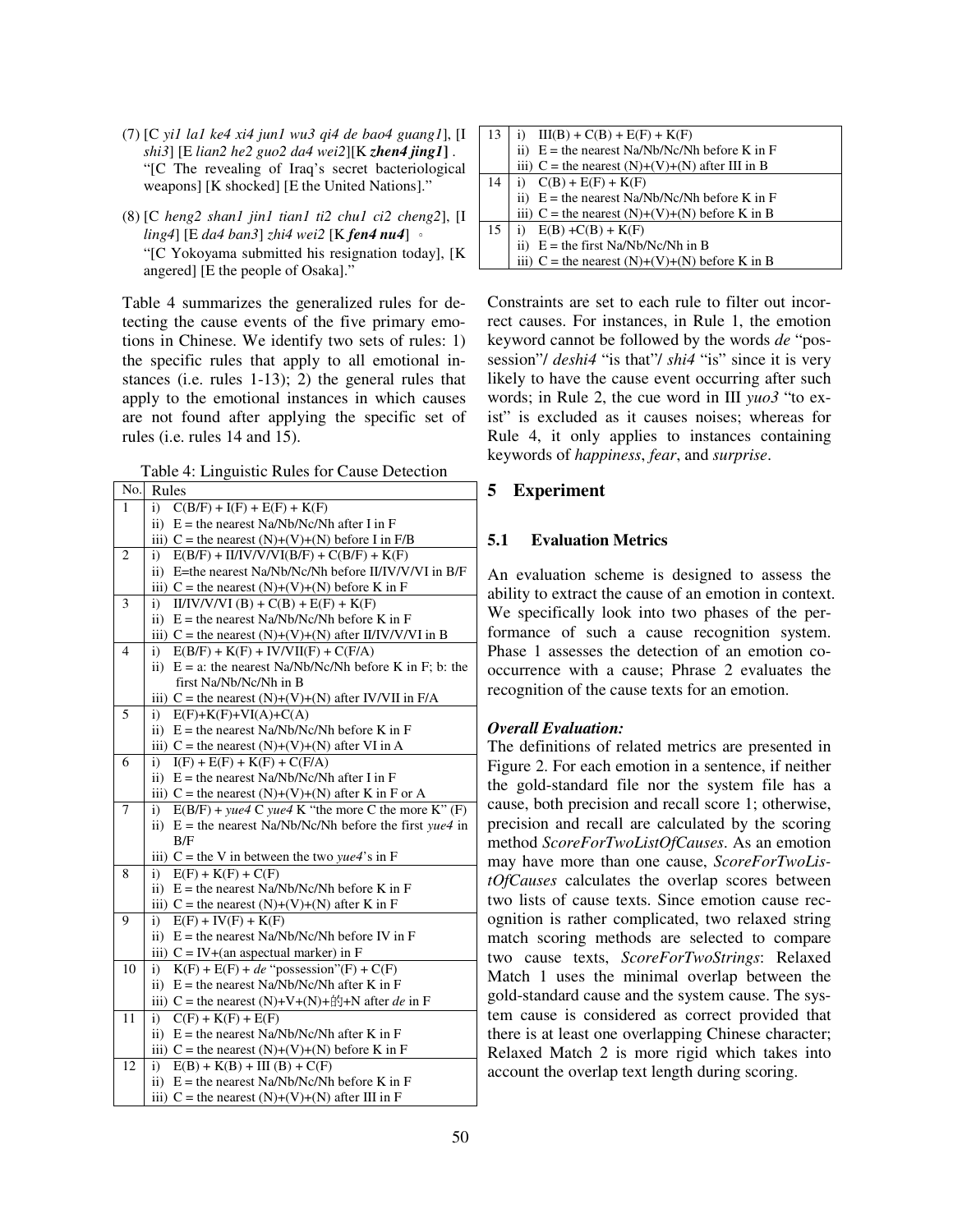#### *Phase 1: The Detection of Cause Occurrence*

The detection of cause occurrence is considered a preliminary task for emotion cause recognition and is compounded by the fact that neutral sentences are difficult to detect, as observed in Tokuhisa et al. (2008). For Phase 1, each emotion keyword in a sentence has a binary tag: Y (i.e. with a cause) or N (without a cause). Similar to other NLP tasks,

we adopt the common evaluation metrics, i.e. accuracy, precision, recall, and F score.

#### *Phase 2: The Detection of Causes*

The evaluation in Phase 2 is limited to the emotion keywords with a cause either in the gold-standard file or in the system file. The performance is calculated as in Overall Evaluation scheme.



Figure 2: The Definitions of Metrics for Cause Detection

#### **5.2 Results and Discussion**

We use 80% sentences as the development data, and 20% as the test data. The baseline is designed as follows: find a verb to the left of the keyword in question, and consider the clause containing the verb as a cause.

Table 5 shows the performances of the overall evaluation. We find that the overall performances of our system have significantly improved using Relaxed Match 1 and Relaxed Match 2 by 19% and 19% respectively. Although the overall performance of our system (47.95% F-score for Relaxed Match 1 and 41.67% for Relaxed Match 2) is not yet very high, it marks a good start for emotion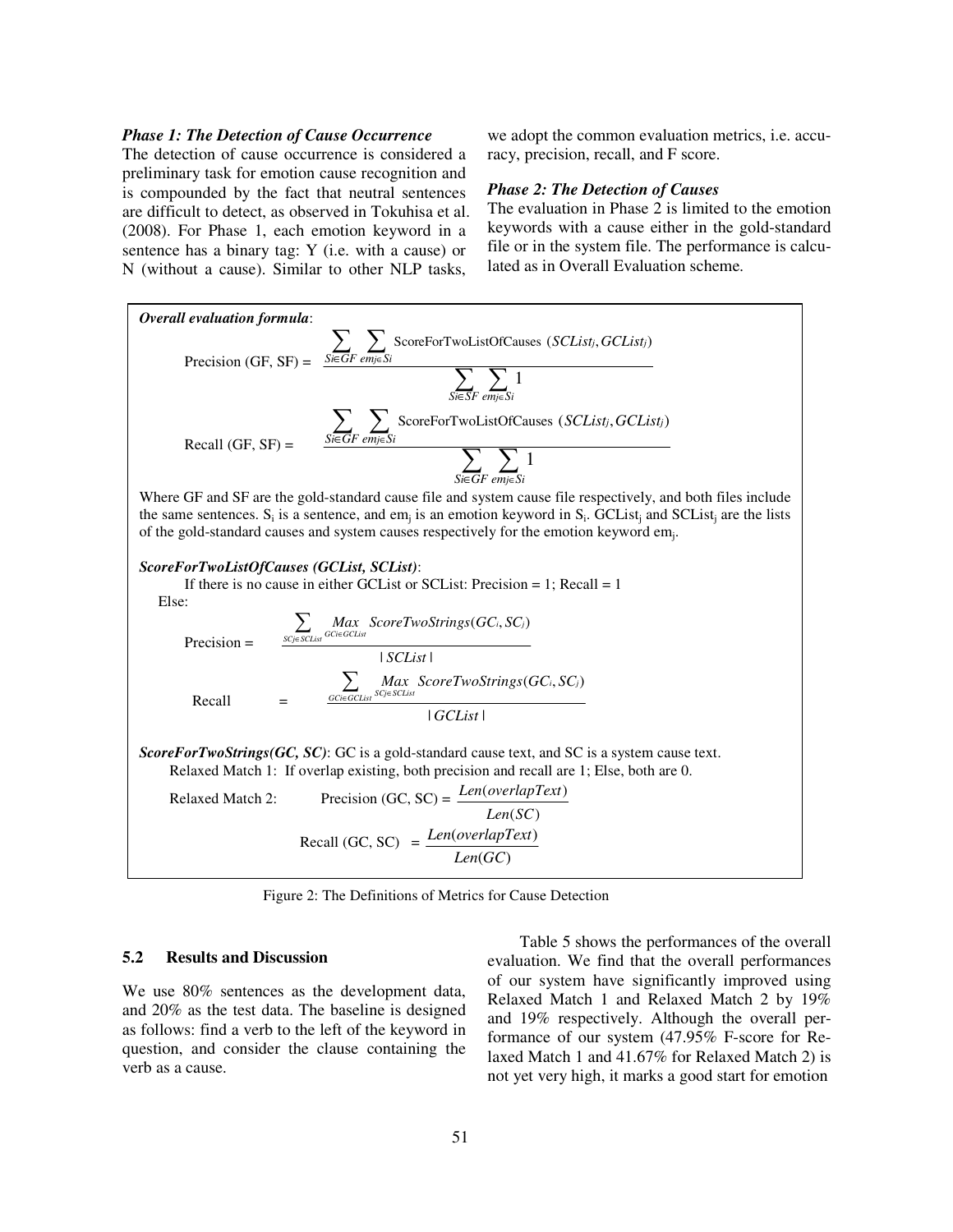|                                                          | Relaxed Match 1 |        |         | Relaxed Match 2 |        |         |
|----------------------------------------------------------|-----------------|--------|---------|-----------------|--------|---------|
|                                                          | Precision       | Recall | F-score | Precision       | Recall | F-score |
| <b>Baseline</b>                                          | 25.94           | 31.99  | 28.65   | 17.77           | 29.62  | 22.21   |
| Our System                                               | 45.06           | 51.24  | 47.95   | 39.89           | 43.63  | 41.67   |
| $11 \, \mathrm{I}$ $\alpha$<br>$m + 1$ $r - m$<br>$\sim$ |                 |        |         |                 |        |         |

|                                               | <b>Baseline</b> |        |         | Rule-based System |        |         |
|-----------------------------------------------|-----------------|--------|---------|-------------------|--------|---------|
| <b>Emotions</b>                               | Precision       | Recall | F-score | Precision         | Recall | F-score |
| With causes                                   | 99.42           | 79.74  | 88.50   | 96.871            | 80.851 | 88.139  |
| Without causes                                | 4.39            | 66.67  | 8.23    | 13.158            | 52.632 | 21.053  |
| Tebla 7: The Detailed Devfermences in Phase 1 |                 |        |         |                   |        |         |

Table 5: The Overall Performances

| Table 7: The Detailed Performances in Phase 1 |  |
|-----------------------------------------------|--|
|-----------------------------------------------|--|

|                                                                  | Relaxed Match 1 |        | Relaxed Match 2 |           |        |         |
|------------------------------------------------------------------|-----------------|--------|-----------------|-----------|--------|---------|
|                                                                  | Precision       | Recall | F-score         | Precision | Recall | F-score |
| <b>Baseline</b>                                                  | 25.37           | 39.28  | 30.83           | 17.09     | 36.29  | 23.24   |
| Our System<br>39.18<br>51.68<br>44.64<br>61.30<br>51.66<br>44.57 |                 |        |                 |           |        |         |
| Table 8: The Detailed Performances in Phase 2                    |                 |        |                 |           |        |         |

|          | <b>Baseline</b> | <b>Rule-based System</b> |
|----------|-----------------|--------------------------|
| Accuracy | 79.56           | 79.38                    |

Table 6: The Overall Accuracy in Phase 1

cause detection and extraction.

Table 6 and 7 show the performances of the baseline and our rule-based system in Phase 1. Table 6 shows the overall accuracy, and Table 7 shows the detailed performances. In Table 6, we find that our system and the baseline have similar high accuracy scores. Yet Table 7 shows that both systems achieve a high performance for emotions with a cause, but much worse for emotions without a cause. It is important to note that even though the naive baseline system has comparably high performance with our rule-based system in judging whether there is a cause in context, this result is biased by two facts. First, as the corpus contains more than 80% of sentences with emotion, a system which is biased toward detecting a cause, such as the baseline system, naturally performs well. In addition, once the actual cause is examined, we can see that the baseline actually detects a lot of false positives in the sense that the cause it identifies is only correct in 4.39%. Our rule-based system shows great promise in being able to deal with neutral sentences effectively and being able to detect the correct cause at least three times more often than the baseline.

Table 8 shows the performances in Phase 2. Comparing to the baseline, we find that our rules improve the performance of cause recognition using Relaxed Match 1 and 2 scoring by 21% and 21% respectively. On the one hand, the 7% gap in F-score between Relaxed Match 1 and 2 also indicates that our rules can effectively locate the clause of a cause. On the other hand, the rather low performances of the baseline show that most causes recognized by the baseline are wrong although the baseline effectively detects the cause occurrence, as indicated in Table 7. In addition, we check the accuracy (precision) and contribution (recall) of each rule. In descending order, the top four accurate rules are: Rules 7, 10, 11, and 1; and the top four contributive rules are: Rules 2, 15, 14, and 3.

#### **6 Conclusion**

Emotion processing has been a great challenge in NLP. Given the fact that an emotion is often triggered by cause events and that cause events are integral parts of emotion, we propose a linguisticdriven rule-based system for emotion cause detection, which is proven to be effective. In particular, we construct a Chinese emotion cause corpus annotated with emotions and the corresponding cause events. Since manual detection of cause events is labor-intensive and time-consuming, we intend to use the emotion cause corpus to produce automatic extraction system for emotion cause events with machine learning methods. We believe that our rule-based system is useful for many real world applications. For instance, the information regarding causal relations of emotions is important for product design, political evaluation, etc. Such a system also shed light on emotion processing as the detected emotion cause events can serve as clues for the identification of implicit emotions.